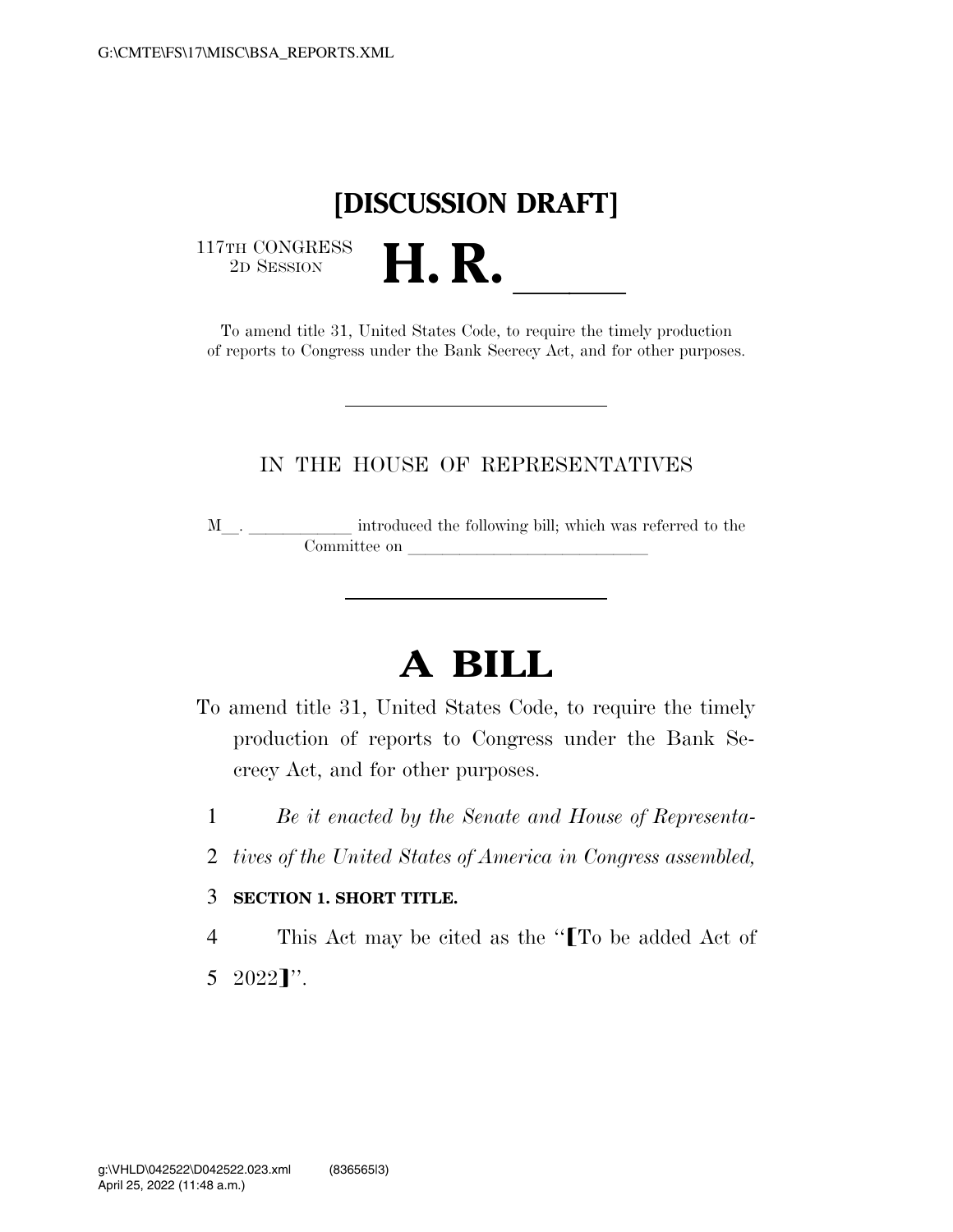| $\mathbf{1}$   | SEC. 2. TIMELY PRODUCTION OF BANK SECRECY ACT RE-       |
|----------------|---------------------------------------------------------|
| $\overline{2}$ | PORTS TO CONGRESS.                                      |
| 3              | Section 5319 of title 31, United States Code, is        |
| $\overline{4}$ | amended-                                                |
| 5              | (1) by striking "The Secretary of the Treasury"         |
| 6              | and inserting the following:                            |
| 7              | "(a) IN GENERAL.—The Secretary of the Treasury";        |
| 8              | and                                                     |
| 9              | $(2)$ by adding at the end the following:               |
| 10             | "(b) TIMELY PRODUCTION OF REPORTS TO CON-               |
| 11             | GRESS.-                                                 |
| 12             | "(1) PRODUCTION BY THE SECRETARY.—Upon                  |
| 13             | the request of any congressional committee or sub-      |
| 14             | committee of appropriate jurisdiction for any report    |
| 15             | filed under this subchapter, the Secretary of the       |
| 16             | Treasury shall deliver the requested report to the      |
| 17             | committee or subcommittee not later than 30 days        |
| 18             | after such request is made.                             |
| 19             | "(2) PRODUCTION BY A FINANCIAL INSTITU-                 |
| 20             | TION PURSUANT TO A SUBPOENA.—Upon subpoena              |
| 21             | by any congressional committee or subcommittee of       |
| 22             | appropriate jurisdiction, a financial institution shall |
| 23             | deliver a report filed under this subchapter by the fi- |
| 24             | nancial institution, and any information on which       |
| 25             | such report is based, to the committee or<br>sub-       |